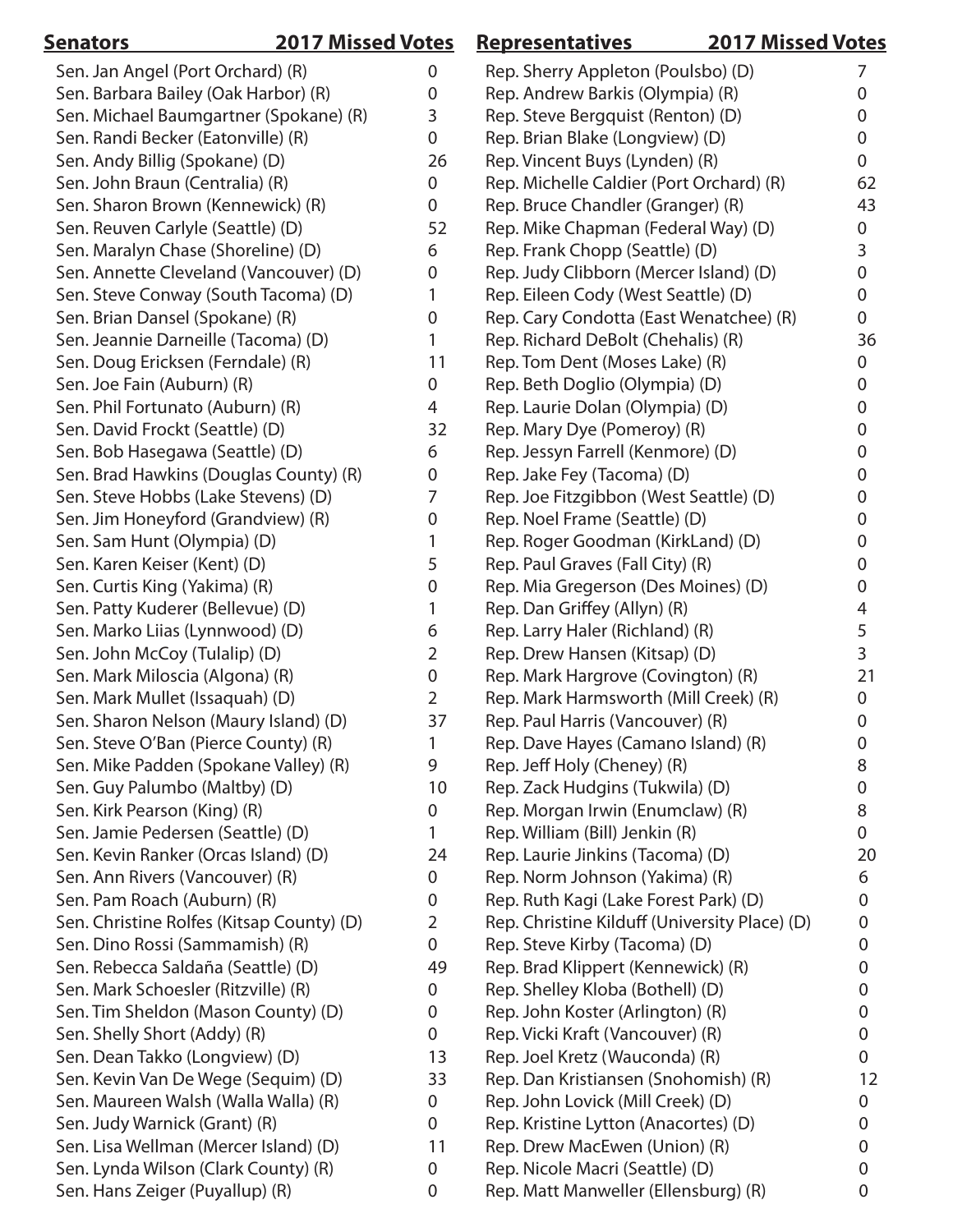# **Representatives 2017 Missed Votes**

| Rep. Joan McBride (Kirkland) (D)<br>Rep. Gina R. McCabe (Goldendale) (R)<br>Rep. Bob McCaslin Jr. (Spokane Valley) (R)<br>Rep. Joyce McDonald (Puyallup) (R)<br>Rep. Jeff Morris (Mt. Vernon) (D)<br>Rep. Dick Muri (Steilacoom) (R)<br>Rep. Terry Nealey (Dayton) (R)<br>Rep. Ed Orcutt (Kalama) (R)<br>Rep. Timm Ormsby (Spokane) (D)<br>Rep. Lillian Ortiz-Self (Mukilteo) (D)<br>Rep. Tina Orwall (Des Moines) (D)<br>Rep. Mike Pellicciotti (Algona) (D)<br>Rep. Strom Peterson (Edmonds) (D)<br>Rep. Eric Pettigrew (Seattle) (D)<br>Rep. Liz Pike (Camas) (R)<br>Rep. Gerry Pollet (Seattle) (D)<br>Rep. Kristine Reeves (Algona) (D)<br>Rep. Marcus Riccelli (Spokane) (D)<br>Rep. June Robinson (Everett) (D)<br>Rep. Jay Rodne (North Bend) (R)<br>Rep. Cindy Ryu (Shoreline) (D)<br>Rep. Sharon Tomiko Santos (Seattle) (D)<br>Rep. David Sawyer (Tacoma) (D)<br>Rep. Joe Schmick (Colfax) (R)<br>Rep. Mike Sells (Everett) (D)<br>Rep. Tana Senn (East King County) (D)<br>Rep. Matt Shea (Spokane Valley) (R)<br>Rep. Vandana Slatter (Kirkland) (D)<br>Rep. Norma Smith (R-Clinton) (R)<br>Rep. Larry Springer (Kirkland) (D)<br>Rep. Melanie Stambaugh (Puyallup) (R)<br>Rep. Derek Stanford (Bothell) (D)<br>Rep. Mike Steele (Chelan) (R)<br>Rep. Drew Stokesbary (Auburn) (R)<br>Rep. Monica Jurado Stonier (Vancouver) (D)<br>Rep. Pat Sullivan (Covington) (D)<br>Rep. Gael Tarleton (Seattle) (D)<br>Rep. David Taylor (Moxee) (R)<br>Rep. Steve Tharinger (Sequim) (D)<br>Rep. Luanne Van Werven (Lynden) (R)<br>Rep. Brandon Vick (Camas) (R)<br>Rep. Mike Volz (Spokane) (R)<br>Rep. Jim Walsh (Aberdeen) (R)<br>Rep. J.T. Wilcox (Yelm) (R)<br>Rep. Sharon Wylie (Vancouver) (D)<br>Rep. Jesse Young (Gig Harbor) (R) | Rep. Jacquelin Maycumber (Republic) (R) | 0  |
|------------------------------------------------------------------------------------------------------------------------------------------------------------------------------------------------------------------------------------------------------------------------------------------------------------------------------------------------------------------------------------------------------------------------------------------------------------------------------------------------------------------------------------------------------------------------------------------------------------------------------------------------------------------------------------------------------------------------------------------------------------------------------------------------------------------------------------------------------------------------------------------------------------------------------------------------------------------------------------------------------------------------------------------------------------------------------------------------------------------------------------------------------------------------------------------------------------------------------------------------------------------------------------------------------------------------------------------------------------------------------------------------------------------------------------------------------------------------------------------------------------------------------------------------------------------------------------------------------------------------------------------------------------------------------------------------------------------------------------------------|-----------------------------------------|----|
|                                                                                                                                                                                                                                                                                                                                                                                                                                                                                                                                                                                                                                                                                                                                                                                                                                                                                                                                                                                                                                                                                                                                                                                                                                                                                                                                                                                                                                                                                                                                                                                                                                                                                                                                                |                                         | 0  |
|                                                                                                                                                                                                                                                                                                                                                                                                                                                                                                                                                                                                                                                                                                                                                                                                                                                                                                                                                                                                                                                                                                                                                                                                                                                                                                                                                                                                                                                                                                                                                                                                                                                                                                                                                |                                         | 0  |
|                                                                                                                                                                                                                                                                                                                                                                                                                                                                                                                                                                                                                                                                                                                                                                                                                                                                                                                                                                                                                                                                                                                                                                                                                                                                                                                                                                                                                                                                                                                                                                                                                                                                                                                                                |                                         | 0  |
|                                                                                                                                                                                                                                                                                                                                                                                                                                                                                                                                                                                                                                                                                                                                                                                                                                                                                                                                                                                                                                                                                                                                                                                                                                                                                                                                                                                                                                                                                                                                                                                                                                                                                                                                                |                                         | 1  |
|                                                                                                                                                                                                                                                                                                                                                                                                                                                                                                                                                                                                                                                                                                                                                                                                                                                                                                                                                                                                                                                                                                                                                                                                                                                                                                                                                                                                                                                                                                                                                                                                                                                                                                                                                |                                         | 0  |
|                                                                                                                                                                                                                                                                                                                                                                                                                                                                                                                                                                                                                                                                                                                                                                                                                                                                                                                                                                                                                                                                                                                                                                                                                                                                                                                                                                                                                                                                                                                                                                                                                                                                                                                                                |                                         | 0  |
|                                                                                                                                                                                                                                                                                                                                                                                                                                                                                                                                                                                                                                                                                                                                                                                                                                                                                                                                                                                                                                                                                                                                                                                                                                                                                                                                                                                                                                                                                                                                                                                                                                                                                                                                                |                                         | 15 |
|                                                                                                                                                                                                                                                                                                                                                                                                                                                                                                                                                                                                                                                                                                                                                                                                                                                                                                                                                                                                                                                                                                                                                                                                                                                                                                                                                                                                                                                                                                                                                                                                                                                                                                                                                |                                         | 0  |
|                                                                                                                                                                                                                                                                                                                                                                                                                                                                                                                                                                                                                                                                                                                                                                                                                                                                                                                                                                                                                                                                                                                                                                                                                                                                                                                                                                                                                                                                                                                                                                                                                                                                                                                                                |                                         | 0  |
|                                                                                                                                                                                                                                                                                                                                                                                                                                                                                                                                                                                                                                                                                                                                                                                                                                                                                                                                                                                                                                                                                                                                                                                                                                                                                                                                                                                                                                                                                                                                                                                                                                                                                                                                                |                                         | 0  |
|                                                                                                                                                                                                                                                                                                                                                                                                                                                                                                                                                                                                                                                                                                                                                                                                                                                                                                                                                                                                                                                                                                                                                                                                                                                                                                                                                                                                                                                                                                                                                                                                                                                                                                                                                |                                         | 0  |
|                                                                                                                                                                                                                                                                                                                                                                                                                                                                                                                                                                                                                                                                                                                                                                                                                                                                                                                                                                                                                                                                                                                                                                                                                                                                                                                                                                                                                                                                                                                                                                                                                                                                                                                                                |                                         | 0  |
|                                                                                                                                                                                                                                                                                                                                                                                                                                                                                                                                                                                                                                                                                                                                                                                                                                                                                                                                                                                                                                                                                                                                                                                                                                                                                                                                                                                                                                                                                                                                                                                                                                                                                                                                                |                                         | 0  |
|                                                                                                                                                                                                                                                                                                                                                                                                                                                                                                                                                                                                                                                                                                                                                                                                                                                                                                                                                                                                                                                                                                                                                                                                                                                                                                                                                                                                                                                                                                                                                                                                                                                                                                                                                |                                         | 0  |
|                                                                                                                                                                                                                                                                                                                                                                                                                                                                                                                                                                                                                                                                                                                                                                                                                                                                                                                                                                                                                                                                                                                                                                                                                                                                                                                                                                                                                                                                                                                                                                                                                                                                                                                                                |                                         | 1  |
|                                                                                                                                                                                                                                                                                                                                                                                                                                                                                                                                                                                                                                                                                                                                                                                                                                                                                                                                                                                                                                                                                                                                                                                                                                                                                                                                                                                                                                                                                                                                                                                                                                                                                                                                                |                                         | 46 |
|                                                                                                                                                                                                                                                                                                                                                                                                                                                                                                                                                                                                                                                                                                                                                                                                                                                                                                                                                                                                                                                                                                                                                                                                                                                                                                                                                                                                                                                                                                                                                                                                                                                                                                                                                |                                         | 0  |
|                                                                                                                                                                                                                                                                                                                                                                                                                                                                                                                                                                                                                                                                                                                                                                                                                                                                                                                                                                                                                                                                                                                                                                                                                                                                                                                                                                                                                                                                                                                                                                                                                                                                                                                                                |                                         | 0  |
|                                                                                                                                                                                                                                                                                                                                                                                                                                                                                                                                                                                                                                                                                                                                                                                                                                                                                                                                                                                                                                                                                                                                                                                                                                                                                                                                                                                                                                                                                                                                                                                                                                                                                                                                                |                                         | 0  |
|                                                                                                                                                                                                                                                                                                                                                                                                                                                                                                                                                                                                                                                                                                                                                                                                                                                                                                                                                                                                                                                                                                                                                                                                                                                                                                                                                                                                                                                                                                                                                                                                                                                                                                                                                |                                         | 96 |
|                                                                                                                                                                                                                                                                                                                                                                                                                                                                                                                                                                                                                                                                                                                                                                                                                                                                                                                                                                                                                                                                                                                                                                                                                                                                                                                                                                                                                                                                                                                                                                                                                                                                                                                                                |                                         | 0  |
|                                                                                                                                                                                                                                                                                                                                                                                                                                                                                                                                                                                                                                                                                                                                                                                                                                                                                                                                                                                                                                                                                                                                                                                                                                                                                                                                                                                                                                                                                                                                                                                                                                                                                                                                                |                                         | 0  |
|                                                                                                                                                                                                                                                                                                                                                                                                                                                                                                                                                                                                                                                                                                                                                                                                                                                                                                                                                                                                                                                                                                                                                                                                                                                                                                                                                                                                                                                                                                                                                                                                                                                                                                                                                |                                         | 0  |
|                                                                                                                                                                                                                                                                                                                                                                                                                                                                                                                                                                                                                                                                                                                                                                                                                                                                                                                                                                                                                                                                                                                                                                                                                                                                                                                                                                                                                                                                                                                                                                                                                                                                                                                                                |                                         | 0  |
|                                                                                                                                                                                                                                                                                                                                                                                                                                                                                                                                                                                                                                                                                                                                                                                                                                                                                                                                                                                                                                                                                                                                                                                                                                                                                                                                                                                                                                                                                                                                                                                                                                                                                                                                                |                                         | 0  |
|                                                                                                                                                                                                                                                                                                                                                                                                                                                                                                                                                                                                                                                                                                                                                                                                                                                                                                                                                                                                                                                                                                                                                                                                                                                                                                                                                                                                                                                                                                                                                                                                                                                                                                                                                |                                         | 0  |
|                                                                                                                                                                                                                                                                                                                                                                                                                                                                                                                                                                                                                                                                                                                                                                                                                                                                                                                                                                                                                                                                                                                                                                                                                                                                                                                                                                                                                                                                                                                                                                                                                                                                                                                                                |                                         | 0  |
|                                                                                                                                                                                                                                                                                                                                                                                                                                                                                                                                                                                                                                                                                                                                                                                                                                                                                                                                                                                                                                                                                                                                                                                                                                                                                                                                                                                                                                                                                                                                                                                                                                                                                                                                                |                                         | 0  |
|                                                                                                                                                                                                                                                                                                                                                                                                                                                                                                                                                                                                                                                                                                                                                                                                                                                                                                                                                                                                                                                                                                                                                                                                                                                                                                                                                                                                                                                                                                                                                                                                                                                                                                                                                |                                         | 66 |
|                                                                                                                                                                                                                                                                                                                                                                                                                                                                                                                                                                                                                                                                                                                                                                                                                                                                                                                                                                                                                                                                                                                                                                                                                                                                                                                                                                                                                                                                                                                                                                                                                                                                                                                                                |                                         | 0  |
|                                                                                                                                                                                                                                                                                                                                                                                                                                                                                                                                                                                                                                                                                                                                                                                                                                                                                                                                                                                                                                                                                                                                                                                                                                                                                                                                                                                                                                                                                                                                                                                                                                                                                                                                                |                                         | 0  |
|                                                                                                                                                                                                                                                                                                                                                                                                                                                                                                                                                                                                                                                                                                                                                                                                                                                                                                                                                                                                                                                                                                                                                                                                                                                                                                                                                                                                                                                                                                                                                                                                                                                                                                                                                |                                         | 0  |
|                                                                                                                                                                                                                                                                                                                                                                                                                                                                                                                                                                                                                                                                                                                                                                                                                                                                                                                                                                                                                                                                                                                                                                                                                                                                                                                                                                                                                                                                                                                                                                                                                                                                                                                                                |                                         | 0  |
|                                                                                                                                                                                                                                                                                                                                                                                                                                                                                                                                                                                                                                                                                                                                                                                                                                                                                                                                                                                                                                                                                                                                                                                                                                                                                                                                                                                                                                                                                                                                                                                                                                                                                                                                                |                                         | 5  |
|                                                                                                                                                                                                                                                                                                                                                                                                                                                                                                                                                                                                                                                                                                                                                                                                                                                                                                                                                                                                                                                                                                                                                                                                                                                                                                                                                                                                                                                                                                                                                                                                                                                                                                                                                |                                         | 0  |
|                                                                                                                                                                                                                                                                                                                                                                                                                                                                                                                                                                                                                                                                                                                                                                                                                                                                                                                                                                                                                                                                                                                                                                                                                                                                                                                                                                                                                                                                                                                                                                                                                                                                                                                                                |                                         | 0  |
|                                                                                                                                                                                                                                                                                                                                                                                                                                                                                                                                                                                                                                                                                                                                                                                                                                                                                                                                                                                                                                                                                                                                                                                                                                                                                                                                                                                                                                                                                                                                                                                                                                                                                                                                                |                                         | 0  |
|                                                                                                                                                                                                                                                                                                                                                                                                                                                                                                                                                                                                                                                                                                                                                                                                                                                                                                                                                                                                                                                                                                                                                                                                                                                                                                                                                                                                                                                                                                                                                                                                                                                                                                                                                |                                         | 0  |
|                                                                                                                                                                                                                                                                                                                                                                                                                                                                                                                                                                                                                                                                                                                                                                                                                                                                                                                                                                                                                                                                                                                                                                                                                                                                                                                                                                                                                                                                                                                                                                                                                                                                                                                                                |                                         | 18 |
|                                                                                                                                                                                                                                                                                                                                                                                                                                                                                                                                                                                                                                                                                                                                                                                                                                                                                                                                                                                                                                                                                                                                                                                                                                                                                                                                                                                                                                                                                                                                                                                                                                                                                                                                                |                                         | 0  |
|                                                                                                                                                                                                                                                                                                                                                                                                                                                                                                                                                                                                                                                                                                                                                                                                                                                                                                                                                                                                                                                                                                                                                                                                                                                                                                                                                                                                                                                                                                                                                                                                                                                                                                                                                |                                         | 0  |
|                                                                                                                                                                                                                                                                                                                                                                                                                                                                                                                                                                                                                                                                                                                                                                                                                                                                                                                                                                                                                                                                                                                                                                                                                                                                                                                                                                                                                                                                                                                                                                                                                                                                                                                                                |                                         | 44 |
|                                                                                                                                                                                                                                                                                                                                                                                                                                                                                                                                                                                                                                                                                                                                                                                                                                                                                                                                                                                                                                                                                                                                                                                                                                                                                                                                                                                                                                                                                                                                                                                                                                                                                                                                                |                                         | 0  |
|                                                                                                                                                                                                                                                                                                                                                                                                                                                                                                                                                                                                                                                                                                                                                                                                                                                                                                                                                                                                                                                                                                                                                                                                                                                                                                                                                                                                                                                                                                                                                                                                                                                                                                                                                |                                         | 13 |
|                                                                                                                                                                                                                                                                                                                                                                                                                                                                                                                                                                                                                                                                                                                                                                                                                                                                                                                                                                                                                                                                                                                                                                                                                                                                                                                                                                                                                                                                                                                                                                                                                                                                                                                                                |                                         | 0  |
|                                                                                                                                                                                                                                                                                                                                                                                                                                                                                                                                                                                                                                                                                                                                                                                                                                                                                                                                                                                                                                                                                                                                                                                                                                                                                                                                                                                                                                                                                                                                                                                                                                                                                                                                                |                                         | 2  |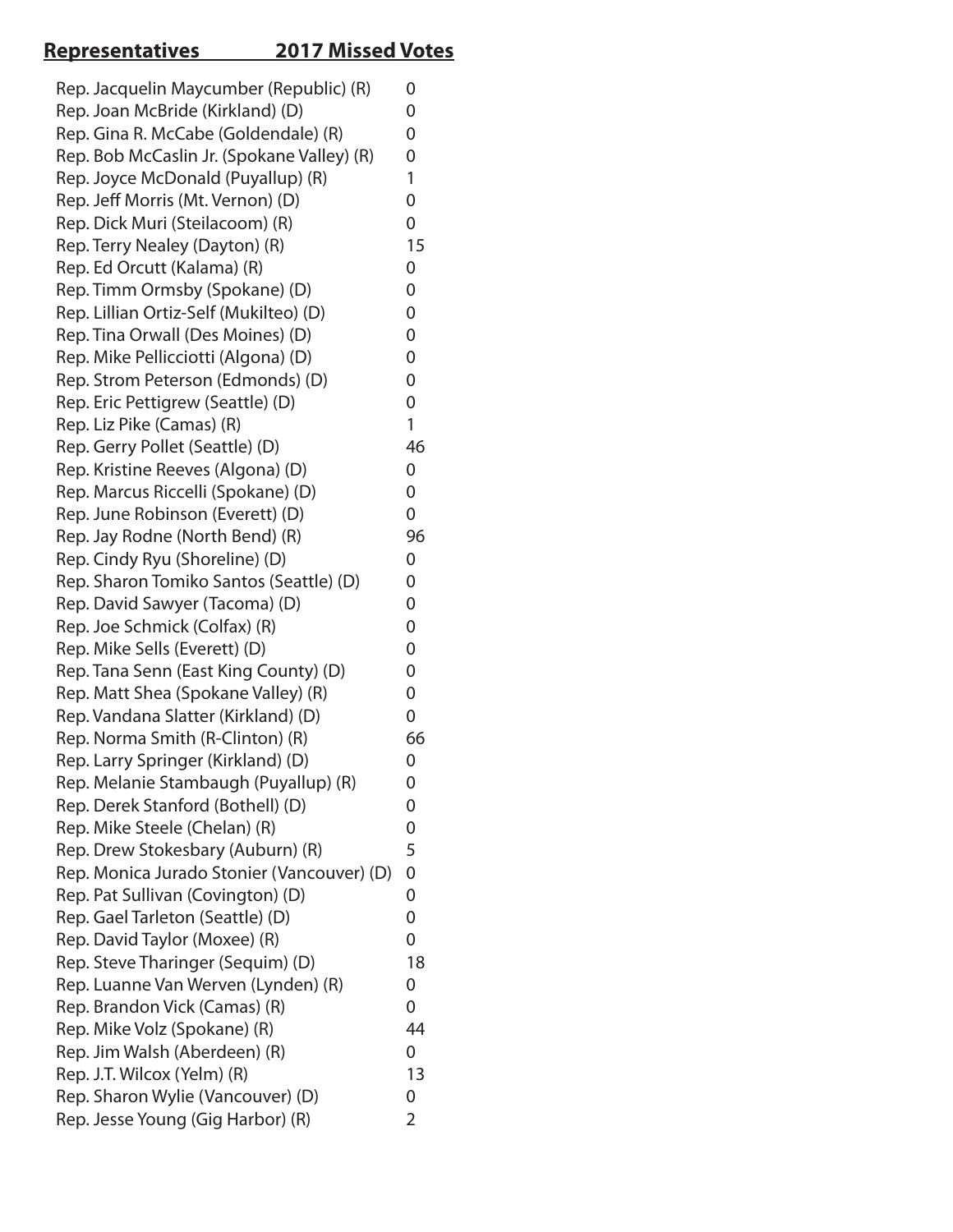## **2017 Regular Session - Legislator Comments on Missed Votes**

Following are the responses from legislators who were invited by WashingtonVotes to comment on their record of missed votes during the 2017 Regular Session of the Legislature. A total of 14 legislators with the highest number of missed votes in their respective chambers were contacted. The responses are listed by chamber in alphabetical order and don't reflect the order of magnitude of missed votes.

#### **State Senators**

"Senator Billig experienced an emergency medical situation during the 2017 regular session. His missed votes resulted from the two days he spent in the hospital and a follow-up medical appointment." *- Sen. Andy Billig (D-Spokane)*

"In regards to WAVotes voting record tally for the 2017 legislative session, on March 3, 2017 I was excused from the Senate for a series of votes, 23 in total, due to my attendance at a funeral for a close relative who resides in another part of the country. During the 2015 session, I was excused when my wife Rebecca underwent neurosurgery and recovery complications related to a hemorrhaged brain cyst. These two episodes in the last three sessions account for over 70% of all the occasions that I have missed votes in the legislature since 2011. Indeed, since 2011, there have been over 3,891 votes taken in the chambers in which I have served. Apart, from the family health crisis and funeral mentioned above, my voting record has been 99 percent of all possible votes."

*- Sen. David Frockt (D-Seattle)*

"Senator Nelson missed votes during the 2017 Regular Session due to trips to Michigan to care for and subsequently attend the funeral service of her sister. She also misses votes every year, as her duties as Democratic Leader take her off the floor from time to time to meet with budget negotiators and the Governor."

 *- Sen. Sharon K. Nelson (D-Maury Island)*

#### **State Representatives**

"Hello! Thank you for providing me with an opportunity to comment on my missed votes this session. While I am proud of my record last session where I missed no votes, I unfortunately missed votes this year due to a medical emergency."

*- Rep. Michelle Caldier (R-Port Orchard)*

"I missed votes due to a family issue." *- Rep. Richard DeBolt (R-Chehalis)*

"Thank you for sharing information with voters. Last Session (2015-16), I missed zero votes out of 1173 votes. In the two years before that, I missed just one vote out of 1200 votes. In 2012-13, I missed zero votes out of 1205 votes.

This year, due to a health issue and, later in Session, my teaching a class at the UW, I had to miss some votes. The latter were primarily "concurrence votes." Those are bills I had already voted on the House floor, and have a record for constituents to see. I set my UW teaching schedule to avoid any conflict based on the House floor and committee schedule provided legislators for planning purposes early in Session. Unfortunately, towards the end of Session the schedule needed to change."

I believe I remain the most accessible legislator to my constituents, holding more traveling town hall style meetings than any other sitting legislator."

#### *- Rep. Gerry Pollet (D-Seattle)*